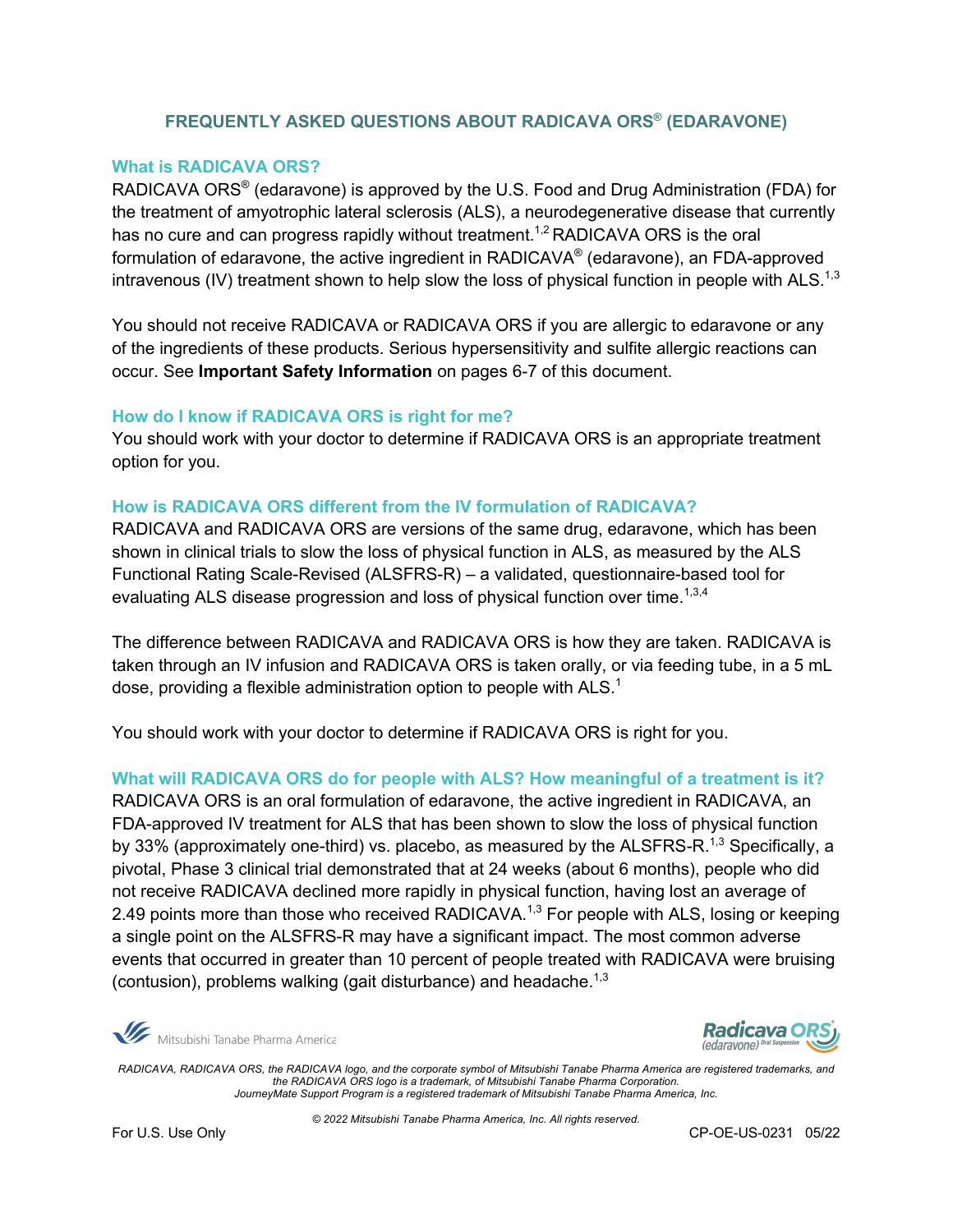RADICAVA ORS may be an important new oral treatment option in helping people with ALS live with the disease. ALS can progress rapidly, and while people with ALS experience varying rates of progression, slowing the loss of physical function is incredibly important.

## **If I'm currently on the IV formulation, should I switch to RADICAVA ORS?** You should work with your doctor to determine if RADICAVA ORS is right for you.

Please note, the IV formulation will still be available to people with ALS, and treatment will not cease if you are currently taking the medication and choose to or are advised by your doctor to remain on the treatment.

# **What is the recommended dose of RADICAVA ORS and how it is administered? Do I need to go to a clinic or my doctor's office to get the medication?**

RADICAVA ORS, the oral form of edaravone, is approved to be taken as a 5 mL dose that can be taken orally or via feeding tube, offering the flexibility of oral treatment.<sup>1</sup> With appropriate instruction from your doctor, RADICAVA ORS may take only a few minutes to administer on treatment days.

RADICAVA ORS should be taken in the morning on an empty stomach. You should stop eating at bedtime. Do not eat or drink anything but water within eight hours after a high fat meal, four hours after a low-fat meal, or within two hours after a caloric supplement. Wait at least one hour after taking your medication before eating or drinking anything except water. For initial treatment, RADICAVA ORS is taken once daily for 14 days followed by 14 consecutive days off. For subsequent cycles, RADICAVA ORS is taken on 10 of 14 days, followed by 14 consecutive days off each month. Taking RADICAVA ORS daily can occur on any 10 days in the 14-day treatment period.<sup>1</sup>

Patients should store RADICAVA ORS at room temperature and protected from light. It requires shaking but does not require water or additional mixing steps. Discard 15 days after opening bottle or if unopened 30 days from date of shipment indicated on the carton pharmacy label.<sup>1</sup>

For more information on how to administer RADICAVA ORS, please refer to the Instructions For Use with the **Prescribing Information** at www.RADICAVA.com.

#### **What data formed the basis for the FDA approval?**

The FDA approval of RADICAVA ORS is supported by several clinical trials evaluating the oral and IV formulations of edaravone.

Mitsubishi Tanabe Pharma America



*RADICAVA, RADICAVA ORS, the RADICAVA logo, and the corporate symbol of Mitsubishi Tanabe Pharma America are registered trademarks, and the RADICAVA ORS logo is a trademark, of Mitsubishi Tanabe Pharma Corporation. JourneyMate Support Program is a registered trademark of Mitsubishi Tanabe Pharma America, Inc.*

*© 2022 Mitsubishi Tanabe Pharma America, Inc. All rights reserved.*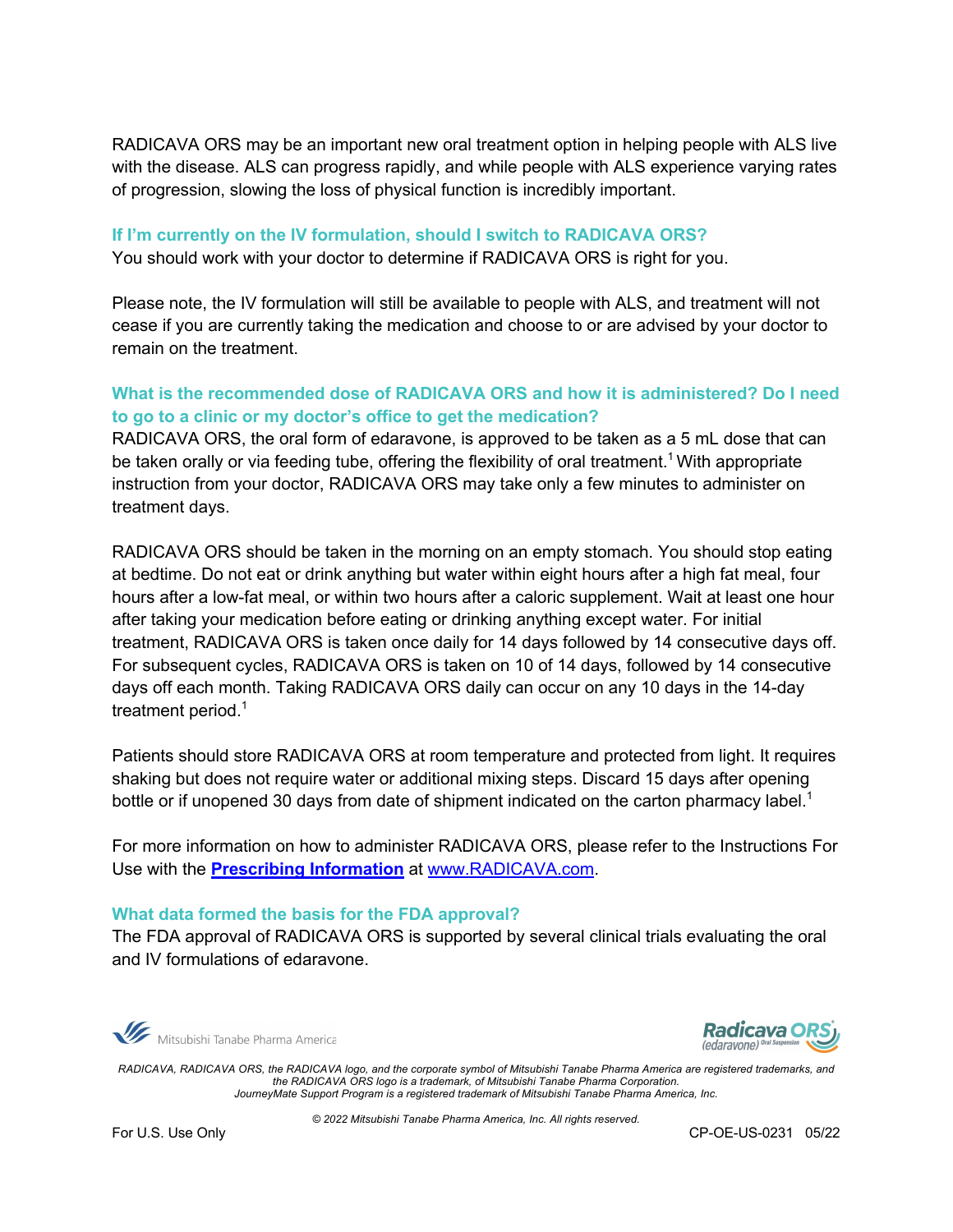RADICAVA ORS is an oral form of edaravone, the active ingredient in RADICAVA, an FDAapproved IV treatment for ALS that has been shown to slow the loss of physical function by 33% (approximately one-third) vs. placebo, as measured by the ALSFRS-R.<sup>1,3</sup> Specifically, a Phase 3 clinical trial (Study MCI186-19) evaluating 137 people with ALS was conducted with RADICAVA versus placebo. That study demonstrated that at 24 weeks (about 6 months), study participants who did not receive RADICAVA declined more rapidly in physical function, having lost an average of 2.49 points more than those who received RADICAVA.<sup>1,3</sup> The most common adverse events that occurred in greater than 10 percent of people treated with RADICAVA were bruising (contusion), problems walking (gait disturbance) and headache.<sup>1,3</sup> Since 1995, RADICAVA is the only FDA-approved treatment for ALS with positive results from a Phase 3 trial despite more than 125 clinical trials from 2008-2019. 1,3,5

In addition, RADICAVA ORS was evaluated across seven Phase 1 clinical trials, as well as a global Phase 3, 24-week trial demonstrating the safety and tolerability profile of the treatment in 185 people with ALS.<sup>1,6</sup> Fatigue was observed in 7.6% of patients taking RADICAVA ORS.<sup>1,6</sup>

#### **What were the safety results?**

RADICAVA ORS offers people with ALS a similar safety profile as RADICAVA, the IV formulation. In a clinical trial for RADICAVA the most common adverse events that occurred in greater than 10% of people treated with RADICAVA were bruising (contusion), problems walking (gait disturbance) and headache.<sup>1,3</sup>

The safety and tolerability of RADICAVA ORS was demonstrated in a global Phase 3 trial evaluating 185 people with ALS for 24 weeks (about 6 months).<sup>1,6</sup> Fatigue was observed in 7.6% of study participants.<sup>1,6</sup> Fewer than 6% of people discontinued RADICAVA ORS due to study side effects.<sup>1,6</sup> Approximately 1% of people discontinued RADICAVA ORS due to gastrointestinal side effects (diarrhea and trouble swallowing).<sup>1,6</sup> Other reasons for discontinuation (1%) included respiratory failure and muscular weakness.<sup>1,6</sup>

RADICAVA and RADICAVA ORS may cause serious side effects. These include:

Hypersensitivity (allergic) reactions: Hypersensitivity reactions have happened in people receiving RADICAVA and can happen after your infusion is finished.

Sulfite allergic reactions: RADICAVA and RADICAVA ORS contains sodium bisulfite, a sulfite that may cause a type of allergic reaction that can be serious and life-threatening. Sodium bisulfite can also cause less severe asthma episodes in certain people. Sulfite sensitivity can happen more often in people who have asthma than in people who do not have asthma.

Mitsubishi Tanabe Pharma America



*RADICAVA, RADICAVA ORS, the RADICAVA logo, and the corporate symbol of Mitsubishi Tanabe Pharma America are registered trademarks, and the RADICAVA ORS logo is a trademark, of Mitsubishi Tanabe Pharma Corporation. JourneyMate Support Program is a registered trademark of Mitsubishi Tanabe Pharma America, Inc.*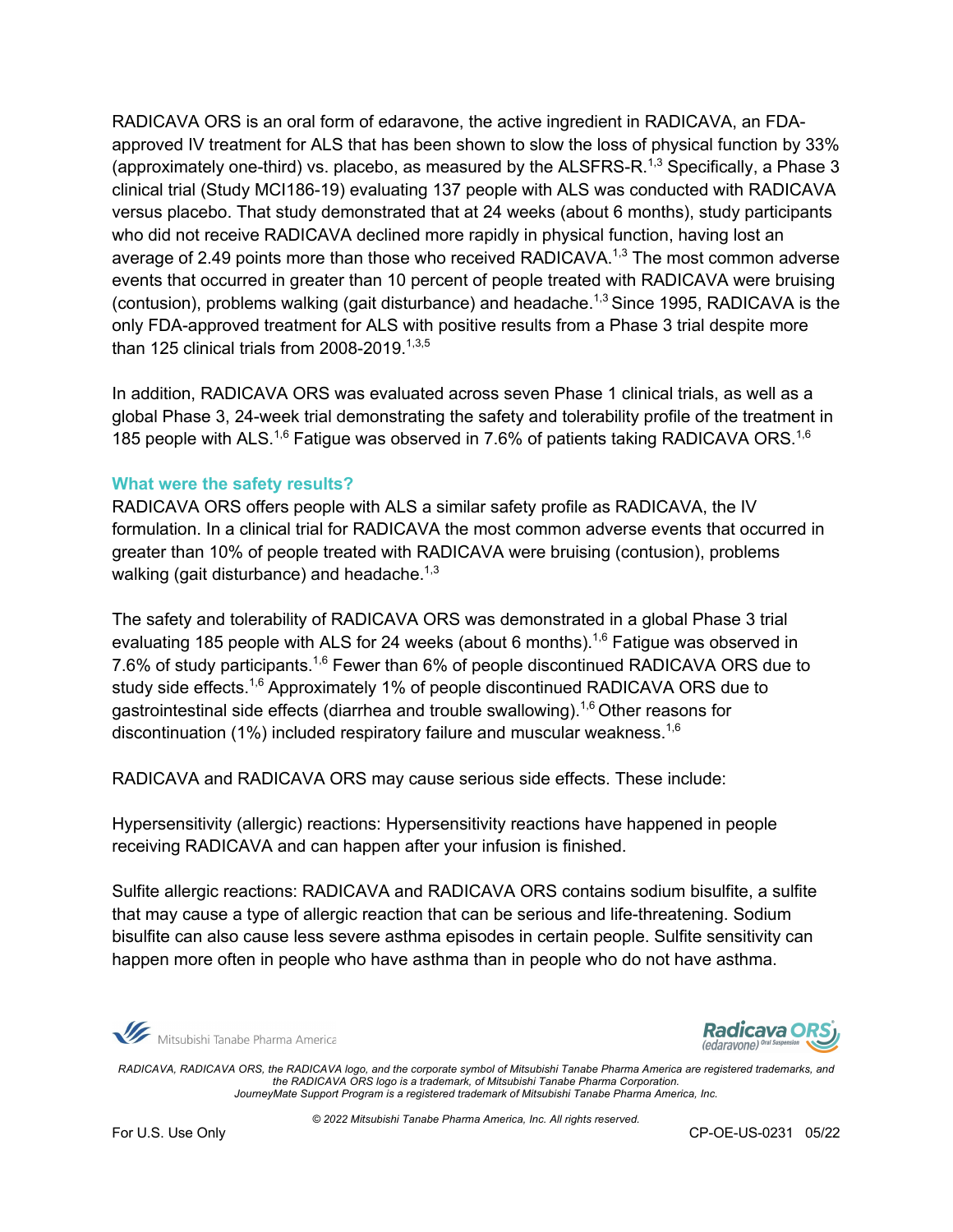Tell your healthcare provider (HCP) right away or go to the nearest emergency room if you have any of the following symptoms: hives; swelling of the lips, tongue, or face; fainting; breathing problems; wheezing; trouble swallowing; dizziness; itching; or an asthma attack (in people with asthma).

Your HCP will monitor you during treatment to watch for signs and symptoms of all of the serious side effects and allergic reactions.

Please see additional **Important Safety Information** on pages 6-7 of this document.

# **Is there anyone who should not receive RADICAVA ORS?**

RADICAVA ORS is contraindicated in people with a history of hypersensitivity to edaravone or any of the inactive ingredients of this product. Hypersensitivity reactions and anaphylactic reactions have been reported in people receiving RADICAVA.<sup>1</sup>

# **Can I receive RADICAVA ORS if I'm also taking riluzole or other medications?**

Patients considering RADICAVA ORS should talk to their doctor about all treatment decisions. In clinical trials, riluzole was given along with RADICAVA in more than 90% of patients. There are no known drug-to-drug interactions with RADICAVA ORS.<sup>1</sup> Tell your doctor about all medications you are taking.

# **Accessing RADICAVA ORS Treatment**

## **How do I get RADICAVA ORS?**

We anticipate RADICAVA ORS will be available to people with ALS in the coming weeks; however, there are steps you can take now to be able to access RADICAVA ORS when it becomes available.

- Like other FDA-approved medications, RADICAVA ORS requires a prescription from your doctor. Schedule an appointment with your doctor and determine if it is an appropriate treatment for you.
- Once RADICAVA ORS is available and you have received a prescription, work with your doctor to complete a Benefits Investigation and Enrollment Form to understand your insurance coverage and determine when to start treatment.
- Once the form is submitted, a *JourneyMate Support Program™* Insurance & Access Specialist will reach out to help you understand the steps to accessing your RADICAVA ORS prescription, including investigating your health insurance coverage, health plan benefits, specialty pharmacy options and financial support options.
- For more information, patients and caregivers can call 1-866-684-7737 or visit radicava.com/journeymate.

Mitsubishi Tanabe Pharma America



*RADICAVA, RADICAVA ORS, the RADICAVA logo, and the corporate symbol of Mitsubishi Tanabe Pharma America are registered trademarks, and the RADICAVA ORS logo is a trademark, of Mitsubishi Tanabe Pharma Corporation. JourneyMate Support Program is a registered trademark of Mitsubishi Tanabe Pharma America, Inc.*

*© 2022 Mitsubishi Tanabe Pharma America, Inc. All rights reserved.*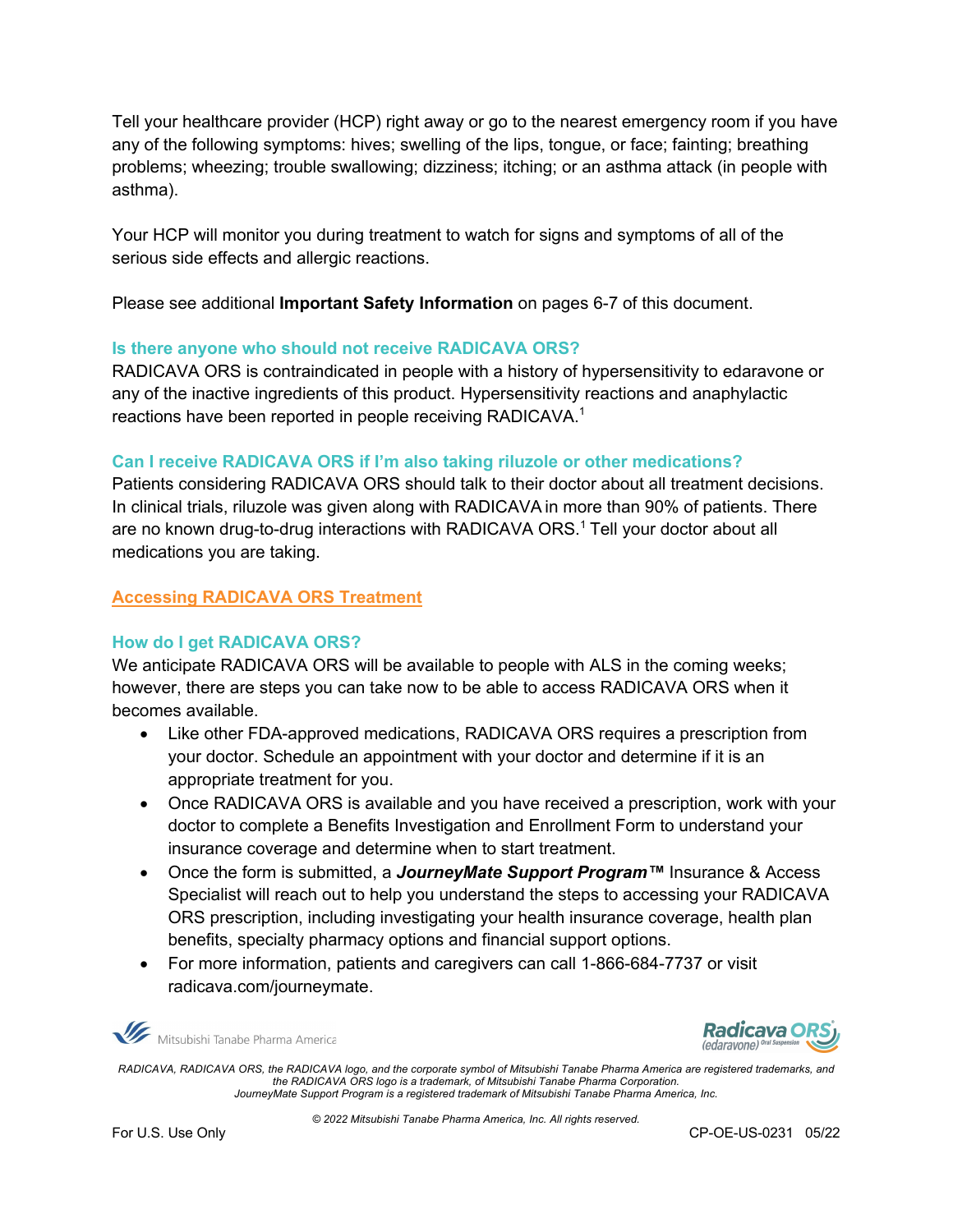## **How much will RADICAVA ORS cost me? Will it be covered by my insurance?**

We understand how important RADICAVA ORS is to people with ALS. Therefore, MTPA continues to invest in financial assistance programs that directly lower out-of-pocket costs for eligible patients.

Once you receive a prescription for RADICAVA ORS, work with your doctor to complete a Benefits Investigation and Enrollment Form, which starts the process of investigating whether your health plan covers the medication. Upon receiving the signed form, a *JourneyMate*  Support Program<sup>™</sup> Insurance & Access Specialist will then work with you to help determine whether you meet the eligibility criteria for any of MTPA's financial support options.

Patients who have specific questions about their insurance coverage should contact their insurer directly.

# **What do I do if I don't have insurance?**

Our Patient Assistance Program provides support for people who are in financial need and have no insurance. Patients who meet the eligibility requirements may be able to receive RADICAVA ORS at no charge for up to two years. These requirements include:

- The patient must be a citizen or a permanent resident of the U.S. or its territories, and reside in the U.S. or its territories.
- The patient's income must not exceed five times the Federal Poverty Level based on household size (Federal Poverty Level Guidelines are available at https://aspe.hhs.gov/poverty-guidelines). Please visit www.RADICAVA.com for full Program details.

Once you and your doctor have decided RADICAVA ORS is right for you and have submitted a complete Benefits Investigation and Enrollment Form, the *JourneyMate Support Program™*  Insurance and Access Specialist will complete an eligibility determination for the Patient Assistance Program.

## **How does the** *JourneyMate Support ProgramTM* **work?**

No matter where you are in your ALS journey – from diagnosis to treatment – the *JourneyMate Support Program™* gives you the understanding, answers and resources to help you move forward. Experienced program team members are trained to address your educational needs and provide you with personalized answers and resources for living with ALS.

A go-to resource in the *JourneyMate Support Program™* for general information about ALS and RADICAVA ORS is an ALS Resource Specialist. An Insurance & Access Specialist can help you understand insurance coverage, financial support options, site of care and specialty

Mitsubishi Tanabe Pharma America



*RADICAVA, RADICAVA ORS, the RADICAVA logo, and the corporate symbol of Mitsubishi Tanabe Pharma America are registered trademarks, and the RADICAVA ORS logo is a trademark, of Mitsubishi Tanabe Pharma Corporation. JourneyMate Support Program is a registered trademark of Mitsubishi Tanabe Pharma America, Inc.*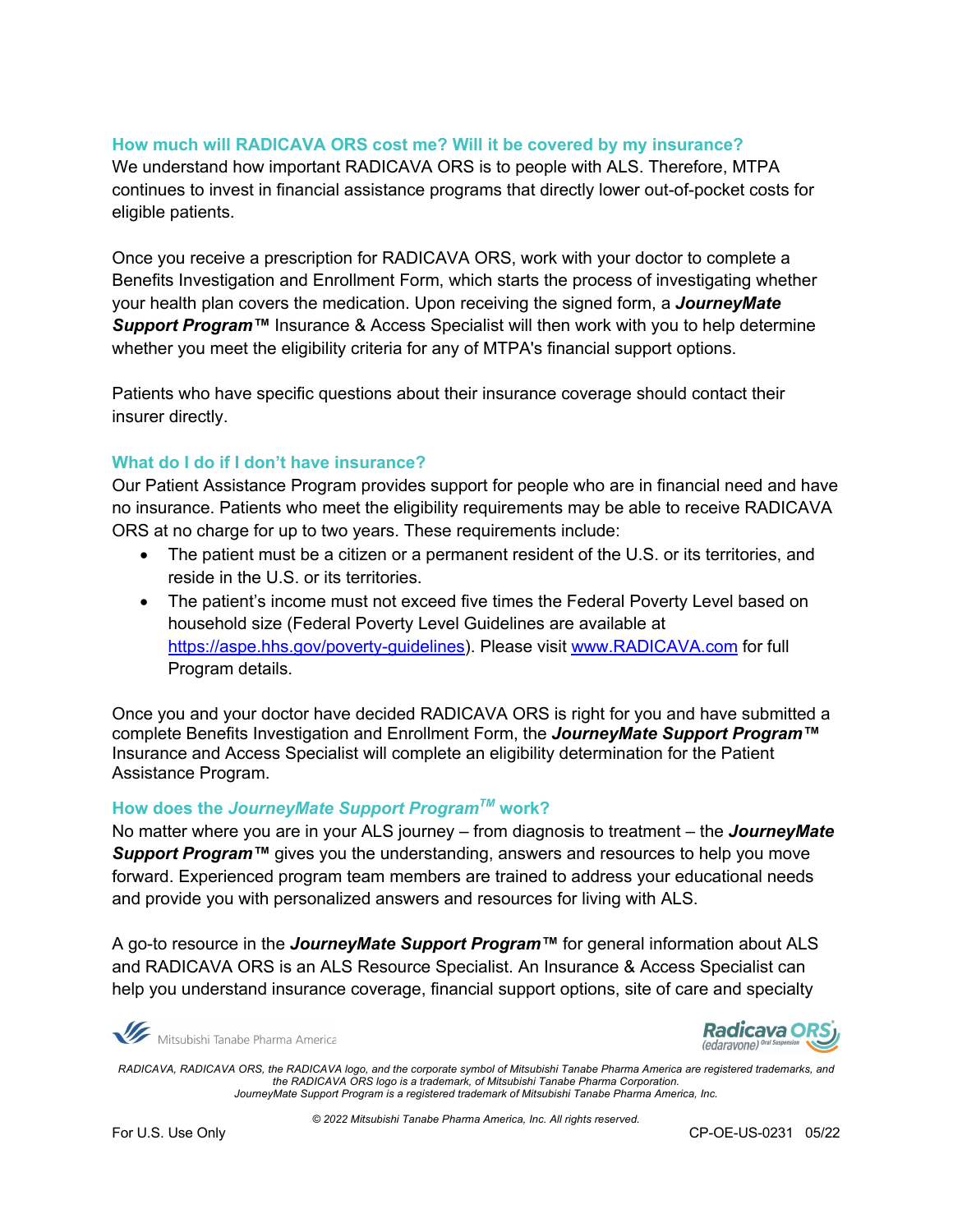pharmacy options. Once you're prescribed RADICAVA ORS, an ALS Clinical Educator can provide personal education to you and your family regarding RADICAVA ORS and will also provide resources throughout your treatment. This program is here to supplement the resources that your doctor provides.

For more information, patients and caregivers can call 1-866-684-7737 or visit radicava.com/journeymate.

*The JourneyMate Support Program™ offers educational support and resources for patients who are considering or have already been prescribed a Mitsubishi Tanabe Pharma America, Inc. (MTPA) product. An ALS Clinical Educator is an educational resource for patients who have been prescribed an MTPA product. An ALS Clinical Educator is provided by MTPA and VMS and is not affiliated with or provided by a doctor. An ALS Clinical Educator does not provide medical advice. The program does not provide medical advice and does not take the place of a patient's doctor. All questions about a condition, diagnosis, or treatment should be referred to the patient's doctor. If a patient has a medical emergency, they should call 911. Adverse events or product complaints should be reported by calling 1-888-292- 0058.*

## **What if I have clinical questions about RADICAVA ORS, who can I contact?**

Through our *JourneyMate Support Program™*, an ALS Clinical Educator can provide personal education to you and your family once you're prescribed RADICAVA ORS and will also provide resources throughout your treatment.

Please keep in mind, an ALS Clinical Educator cannot provide medical advice. Please contact your doctor for all questions specific to your condition, diagnosis or treatment.

## **IMPORTANT SAFETY INFORMATION**

**Do not receive RADICAVA (edaravone) or RADICAVA ORS (edaravone) if you are allergic to edaravone or any of the ingredients in RADICAVA and RADICAVA ORS.**

**Before you take RADICAVA or RADICAVA ORS, tell your healthcare provider about all of your medical conditions, including if you:**

- have asthma.
- are allergic to other medicines.
- are pregnant or plan to become pregnant. It is not known if RADICAVA or RADICAVA ORS will harm your unborn baby.
- are breastfeeding or plan to breastfeed. It is not known if RADICAVA or RADICAVA ORS passes into your breastmilk. You and your healthcare provider should decide if you will receive RADICAVA or RADICAVA ORS or breastfeed.

Mitsubishi Tanabe Pharma America



*RADICAVA, RADICAVA ORS, the RADICAVA logo, and the corporate symbol of Mitsubishi Tanabe Pharma America are registered trademarks, and the RADICAVA ORS logo is a trademark, of Mitsubishi Tanabe Pharma Corporation. JourneyMate Support Program is a registered trademark of Mitsubishi Tanabe Pharma America, Inc.*

*© 2022 Mitsubishi Tanabe Pharma America, Inc. All rights reserved.*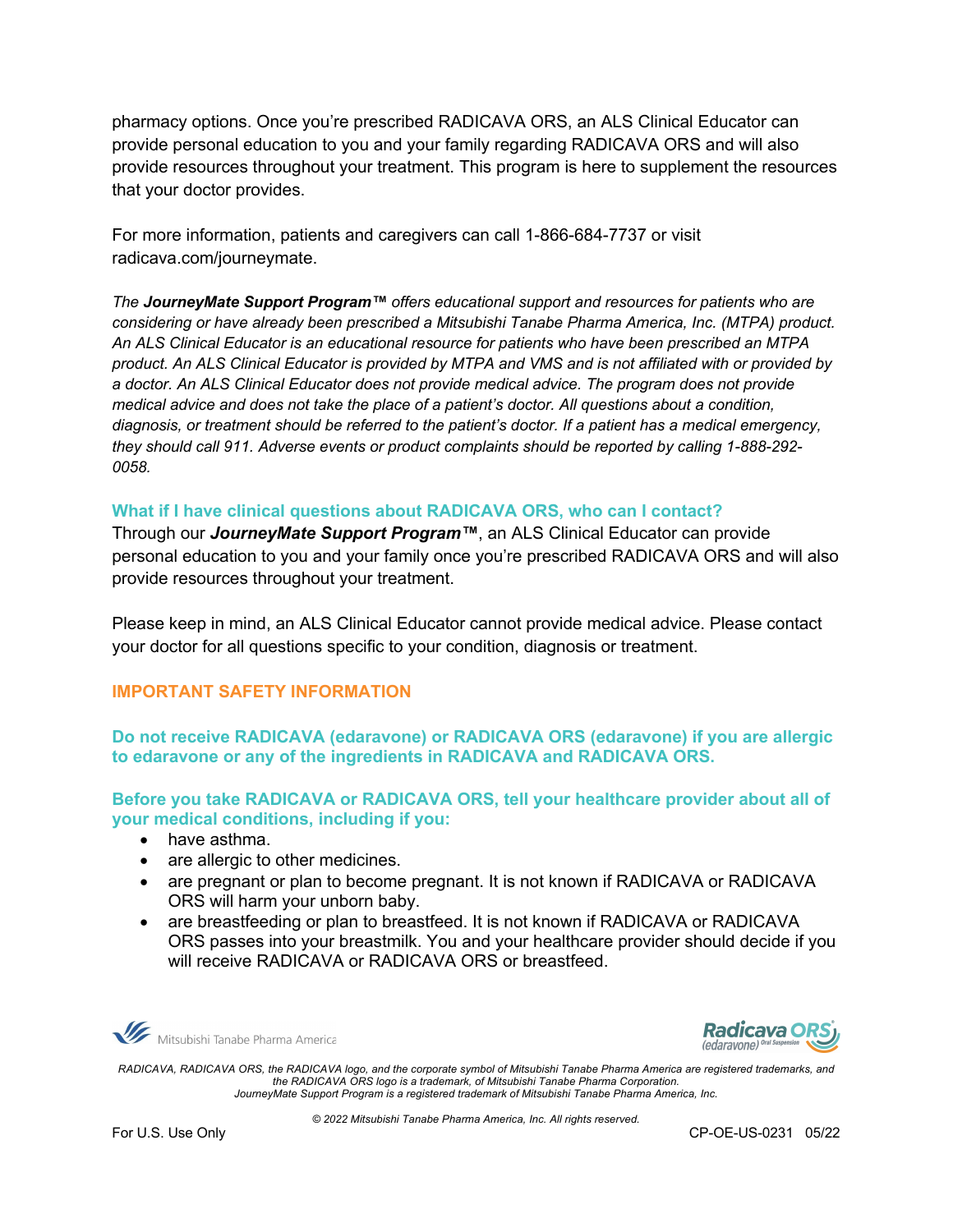Tell your healthcare provider about all the medicines you take, including prescription and overthe-counter medicines, vitamins, and herbal supplements.

#### **What are the possible side effects of RADICAVA and RADICAVA ORS?**

RADICAVA and RADICAVA ORS may cause serious side effects, including hypersensitivity (allergic) reactions and sulfite allergic reactions.

- Hypersensitivity reactions have happened in people receiving RADICAVA or taking RADICAVA ORS and can happen after your medicine has been given.
- RADICAVA and RADICAVA ORS contain sodium bisulfite, a sulfite that may cause a type of allergic reaction that can be serious and life-threatening. Sodium bisulfite can also cause less severe asthma episodes in certain people. Sulfite sensitivity can happen more often in people who have asthma than in people who do not have asthma.
- Tell your healthcare provider right away or go to the nearest emergency room if you have any of the following symptoms: hives; swelling of the lips, tongue, or face; fainting; breathing problems; wheezing; trouble swallowing; dizziness; itching; or an asthma attack (in people with asthma).

Your healthcare provider will monitor you during treatment to watch for signs and symptoms of all the serious side effects and allergic reactions.

The most common side effects include bruising (contusion), problems walking (gait disturbance), and headache.

These are not all the possible side effects of RADICAVA or RADICAVA ORS. **Call your doctor for medical advice about side effects. You may report side effects to FDA at 1-800-FDA-1088. You may also report side effects to www.fda.gov/medwatch or Mitsubishi Tanabe Pharma America, Inc. at 1-888-292-0058.**

#### **INDICATION**

RADICAVA and RADICAVA ORS are indicated for the treatment of amyotrophic lateral sclerosis (ALS).

**For more information, including full Prescribing Information, please visit www.RADICAVA.com.** 

<sup>4</sup> Rutkove SB., et al. Clinical measures of disease progression in amyotrophic lateral sclerosis. Neurotherapeutics. 2015;12(2):384- 393.





*RADICAVA, RADICAVA ORS, the RADICAVA logo, and the corporate symbol of Mitsubishi Tanabe Pharma America are registered trademarks, and the RADICAVA ORS logo is a trademark, of Mitsubishi Tanabe Pharma Corporation. JourneyMate Support Program is a registered trademark of Mitsubishi Tanabe Pharma America, Inc.*

<sup>1</sup> RADICAVA and RADICAVA ORS Prescribing Information. Jersey City, NJ: Mitsubishi Tanabe Pharma America, Inc.; 2022.

<sup>2</sup> "Amyotrophic Lateral Sclerosis (ALS) Fact Sheet." National Institute of Neurological Disorders and Stroke, National Institutes of Health, June 2013, https://www.ninds.nih.gov/Disorders/Patient-Caregiver-Education/Fact-Sheets/Amyotrophic-Lateral-Sclerosis-ALS-Fact-Sheet.

<sup>3</sup> Edaravone (MCI-186) ALS 19 Study Group. Safety and efficacy of edaravone in well defined patients with amyotrophic lateral sclerosis: a randomised, double-blind, placebo-controlled trial. Lancet Neurol. 2017;16(7):505-512.